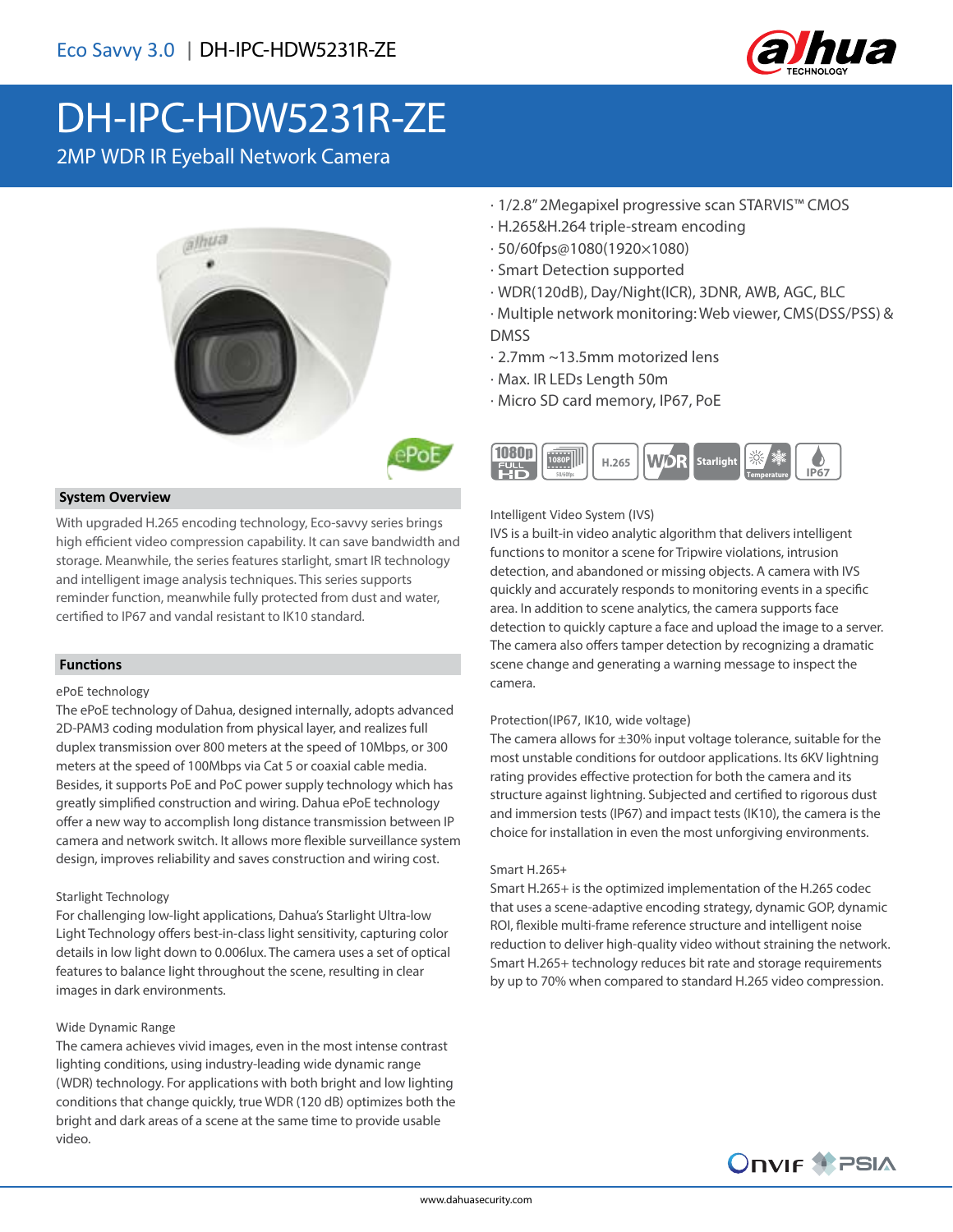# Eco Savvy 3.0 |DH-IPC-HDW5231R-ZE

### **Technical Specification**

֦֚

| Image Sensor                    |      | 1/2.8" 2Megapixel progressive scan CMOS                                                                      |            |           |           |
|---------------------------------|------|--------------------------------------------------------------------------------------------------------------|------------|-----------|-----------|
| <b>Effective Pixels</b>         |      | 1920(H) x 1080(V)                                                                                            |            |           |           |
| RAM/ROM                         |      | 256MB/32MB                                                                                                   |            |           |           |
| <b>Scanning System</b>          |      | Progressive                                                                                                  |            |           |           |
| <b>Electronic Shutter Speed</b> |      | Auto/Manual, 1/3~1/100000s                                                                                   |            |           |           |
| Minimum Illumination            |      | 0.006Lux/F1.4 (Color,1/3s,30IRE)<br>0.05Lux/F1.4 (Color,1/30s,30IRE)<br>0Lux/F1.4 (IR on)                    |            |           |           |
| S/N Ratio                       |      | More than 50dB                                                                                               |            |           |           |
| <b>IR Distance</b>              |      | Distance up to 50m (164ft)                                                                                   |            |           |           |
| IR On/Off Control               |      | Auto/ Manual                                                                                                 |            |           |           |
| <b>IR LEDS</b>                  |      | 2                                                                                                            |            |           |           |
| Lens                            |      |                                                                                                              |            |           |           |
| Lens Type                       |      | Motorized/Auto Iris(DC)                                                                                      |            |           |           |
| Mount Type                      |      | Board-in                                                                                                     |            |           |           |
| Focal Length                    |      | 2.7mm~13.5mm                                                                                                 |            |           |           |
| Max. Aperture                   |      | F1.4                                                                                                         |            |           |           |
| Angle of View                   |      | H: 101°~31°, V:54°~17°                                                                                       |            |           |           |
| Optical Zoom                    |      | 5x                                                                                                           |            |           |           |
| <b>Focus Control</b>            |      | Motorized                                                                                                    |            |           |           |
| <b>Close Focus Distance</b>     |      | 0.3 <sub>m</sub>                                                                                             |            |           |           |
|                                 | Lens | Detect                                                                                                       | Observe    | Recognize | Identify  |
| <b>DORI</b><br>Distance         | W    | 44m(144ft)                                                                                                   | 18m(59ft)  | 9m(29ft)  | 4m(13ft)  |
|                                 | т    | 143m(469ft)                                                                                                  | 57m(187ft) | 28m(92ft) | 14m(46ft) |
| Pan/Tilt/Rotation               |      |                                                                                                              |            |           |           |
| Pan/Tilt/Rotation Range         |      | Pan:0°~360°; Tilt:0°~78°; Rotation:0°~360°                                                                   |            |           |           |
| Intelligence                    |      |                                                                                                              |            |           |           |
| IVS (optional)                  |      | Tripwire, Intrusion, Object Abandoned/Missing                                                                |            |           |           |
| Advanced Intelligent Functions  |      | <b>Face Detection</b>                                                                                        |            |           |           |
| Video                           |      |                                                                                                              |            |           |           |
| Compression                     |      | H.265+/H.265/H.264+/H.264                                                                                    |            |           |           |
| <b>Streaming Capability</b>     |      | 3 Streams                                                                                                    |            |           |           |
| Resolution                      |      | 1080P(1920x1080)/1.3M(1280x960)/<br>720P(1280×720)/D1(704×576/704×480)/<br>VGA(640×480)/CIF(352×288/352×240) |            |           |           |
| <b>Frame Rate</b>               |      | Main Stream: 1080P(1~50/60fps)                                                                               |            |           |           |
|                                 |      | Sub Stream: D1(1~50/60fps)                                                                                   |            |           |           |
|                                 |      | Third Stream: 1080P(1~25/30fps)                                                                              |            |           |           |
| <b>Bit Rate Control</b>         |      | CBR/VBR                                                                                                      |            |           |           |
| <b>Bit Rate</b>                 |      | H.264: 24~9472Kbps H.265: 14~5632Kbps                                                                        |            |           |           |

| Day/Night                               | Auto(ICR) / Color / B/W                                                                                                                                 |  |  |  |
|-----------------------------------------|---------------------------------------------------------------------------------------------------------------------------------------------------------|--|--|--|
| <b>BLC Mode</b>                         | BLC / HLC / WDR(120dB)                                                                                                                                  |  |  |  |
| White Balance                           | Auto/Natural/Street Lamp/Outdoor/Manual                                                                                                                 |  |  |  |
| Gain Control                            | Auto/Manual                                                                                                                                             |  |  |  |
| Noise Reduction                         | 3D DNR                                                                                                                                                  |  |  |  |
| <b>Motion Detetion</b>                  | Off / On (4 Zone, Rectangle)                                                                                                                            |  |  |  |
| Region of Interest                      | Off / On (4 Zone)                                                                                                                                       |  |  |  |
| Electronic Image Stabilization<br>(EIS) | N/A                                                                                                                                                     |  |  |  |
| Smart IR                                | Support                                                                                                                                                 |  |  |  |
| Defog                                   | N/A                                                                                                                                                     |  |  |  |
| Digital Zoom                            | 16x                                                                                                                                                     |  |  |  |
| Flip                                    | 0°/90°/180°/270°                                                                                                                                        |  |  |  |
| Mirror                                  | Off/On                                                                                                                                                  |  |  |  |
| <b>Privacy Masking</b>                  | Off / On (4 Area, Rectangle)                                                                                                                            |  |  |  |
| Audio                                   |                                                                                                                                                         |  |  |  |
| Compression                             | G.711a/ G.711Mu/ AAC/ G.726                                                                                                                             |  |  |  |
| Network                                 |                                                                                                                                                         |  |  |  |
| Ethernet                                | RJ-45 (10/100Base-T)                                                                                                                                    |  |  |  |
| Protocol                                | HTTP; HTTPs; TCP; ARP; RTSP; RTP; UDP; SMTP;<br>FTP; DHCP; DNS; DDNS; PPPOE; IPv4/v6; QoS;<br>UPnP;NTP; Bonjour; 802.1x; Multicast; ICMP;<br>IGMP; SNMP |  |  |  |
| Interoperability                        | ONVIF, PSIA, CGI                                                                                                                                        |  |  |  |
| <b>Streaming Method</b>                 | Unicast / Multicast                                                                                                                                     |  |  |  |
| Max. User Access                        | 10 Users /20 Users                                                                                                                                      |  |  |  |
| <b>Edge Storage</b>                     | <b>NAS</b><br>Local PC for instant recording<br>Mirco SD card 128GB                                                                                     |  |  |  |
| Web Viewer                              | IE, Chrome, Firefox, Safari                                                                                                                             |  |  |  |
| Management Software                     | Smart PSS, DSS, Easy4ip                                                                                                                                 |  |  |  |
| Smart Phone                             | IOS, Android                                                                                                                                            |  |  |  |
| Certifications                          |                                                                                                                                                         |  |  |  |
| Certifications                          | CE (EN 60950:2000)<br>UL:UL60950-1<br>FCC: FCC Part 15 Subpart B                                                                                        |  |  |  |
| Interface                               |                                                                                                                                                         |  |  |  |
| Video Interface                         | N/A                                                                                                                                                     |  |  |  |
| Audio Interface                         | <b>Built-in Mic</b>                                                                                                                                     |  |  |  |
| <b>RS485</b>                            | N/A                                                                                                                                                     |  |  |  |
| Alarm                                   | N/A                                                                                                                                                     |  |  |  |
| Electrical                              |                                                                                                                                                         |  |  |  |
| Power Supply                            | DC12V, PoE(802.3af)(Class 0)                                                                                                                            |  |  |  |
| Power Consumption                       | < 8.5W                                                                                                                                                  |  |  |  |